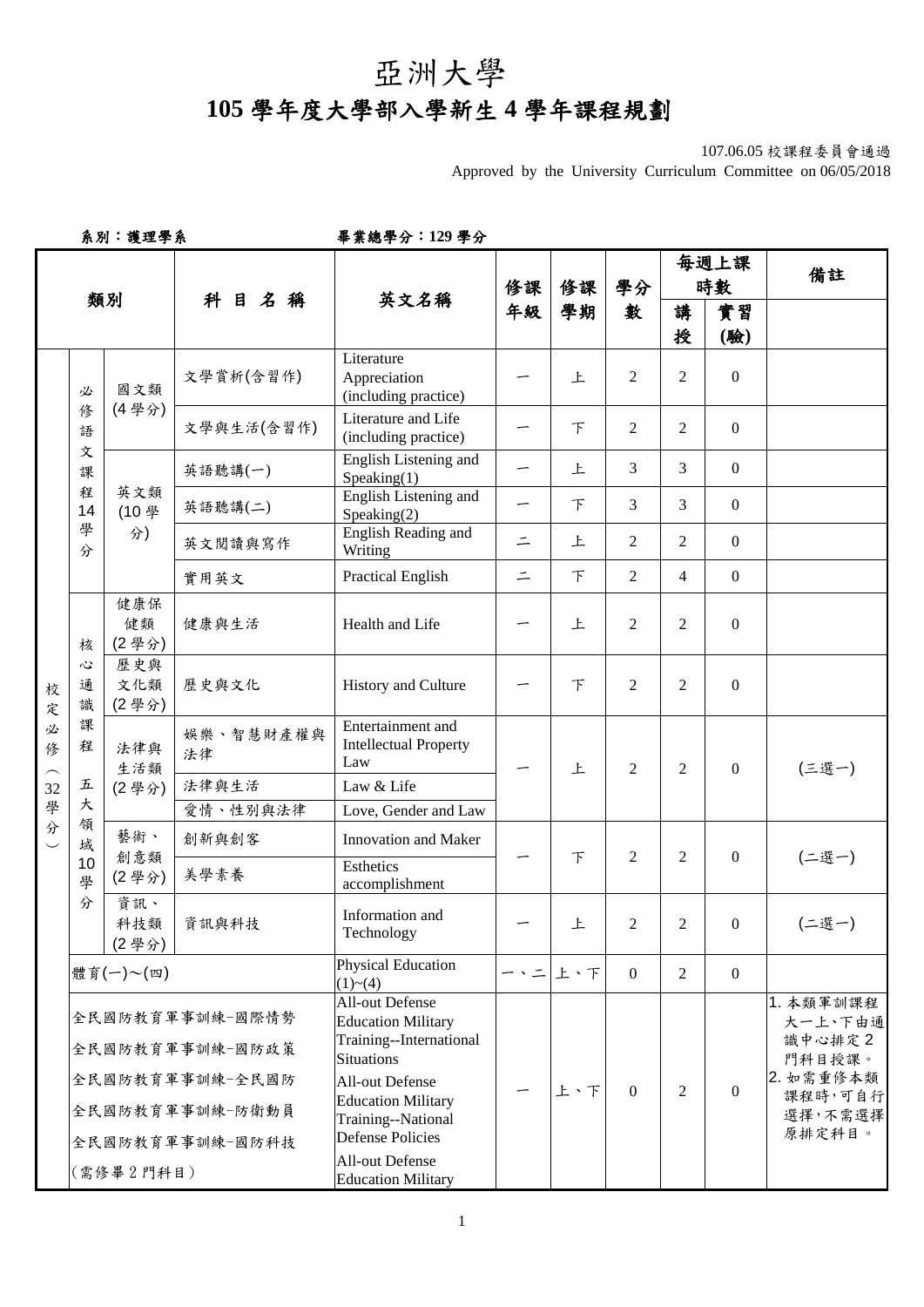| 類別   |                       |                     |      |  |      |                                                                                                                                                                                                                                                      |                          |                          |                | 每週上課           |                  |                                                                                                                                                                           |
|------|-----------------------|---------------------|------|--|------|------------------------------------------------------------------------------------------------------------------------------------------------------------------------------------------------------------------------------------------------------|--------------------------|--------------------------|----------------|----------------|------------------|---------------------------------------------------------------------------------------------------------------------------------------------------------------------------|
|      |                       |                     | 科目名稱 |  | 修課   | 修課                                                                                                                                                                                                                                                   | 學分                       | 時數                       |                | 備註             |                  |                                                                                                                                                                           |
|      |                       |                     |      |  | 英文名稱 | 年級                                                                                                                                                                                                                                                   | 學期                       | 數                        | 講              | 實習             |                  |                                                                                                                                                                           |
|      |                       |                     |      |  |      |                                                                                                                                                                                                                                                      |                          |                          |                | 授              | (驗)              |                                                                                                                                                                           |
|      |                       | 服務與學習(一)(二)-實作課     |      |  |      | Training--Civil Defense<br><b>All-out Defense</b><br><b>Education Military</b><br>Training--Defense<br>Mobilization<br>All-out Defense<br><b>Education Military</b><br>Training--Defense<br>Technology<br>Service and<br>Learning $(1)(2)$ -Practice |                          | 上、下                      | $\Omega$       | 1.5            | $\boldsymbol{0}$ | 實作課實施時間<br>暫定晨間<br>7:30~8:00 或<br>12:10~12:40 或                                                                                                                           |
|      |                       |                     |      |  |      |                                                                                                                                                                                                                                                      |                          |                          |                |                |                  | .<br>傍晚<br>17:10~ <u>17:40。</u>                                                                                                                                           |
|      |                       | 服務與學習(一)(二)-講授課     |      |  |      | Service and<br>Learning $(1)(2)$ -Lecture                                                                                                                                                                                                            |                          | 上、下                      | $\Omega$       |                | $\theta$         | 講問練   インストランド   『新聞』   インストランド   『新聞』   インストランド   『新聞』   『新生訓』   『新生訓』   『新生訓』   『『新生訓』   『『『『『『『『                                                                        |
|      | 通<br>識                | 通識博雅課程<br>(四大類,8學分) |      |  |      | General Required (Core)<br>Courses                                                                                                                                                                                                                   |                          |                          | 8              | 每科<br>目<br>各2  | $\theta$         | 通識博雅課程<br>分為4類:<br>(1)人文類-1<br>>2)社會類−2<br>(3)自然類−3<br>(4)生活應用:類−4<br>(4)生活應用:類−4<br>2. 修習規定:<br>(1)其中8學分須<br>每一類各修2學<br>分<br>32)本課程每學分<br>(2)有上滿18週,<br>須於畢業前修習          |
|      | 選<br>俢<br>8<br>學<br>分 | 通識涵養教育<br>(不納入畢業學分) |      |  |      | <b>General Literacy Series</b><br>(non-credit)                                                                                                                                                                                                       |                          | 一~四 上、下                  | $\mathbf{1}$   |                |                  | 「通識涵養教育<br>為通識教育必<br>修,大學日間部須<br>於在學期間至少<br>參與8次(符合健<br>康力2次、關懷力<br>2次、創新力2次<br>及卓越力2次),<br>並完成學習成效<br>評估, 成績以<br>P/F(通過/不通<br>過)計分,通過者<br>以1學分計;惟不<br>納入通識選修及<br>最低畢業學分。 |
|      |                       | 心理學                 |      |  |      | Psychology                                                                                                                                                                                                                                           | $\overline{\phantom{0}}$ | 上                        | $\overline{2}$ | $\overline{2}$ |                  |                                                                                                                                                                           |
| 院基   |                       | 生物化學                |      |  |      | Biochemistry                                                                                                                                                                                                                                         |                          | $\overline{\mathcal{T}}$ | $\overline{2}$ | $\overline{c}$ |                  |                                                                                                                                                                           |
| 礎課   |                       | 人類發展學               |      |  |      | Human development                                                                                                                                                                                                                                    | —                        | $\top$                   | $\overline{2}$ | $\overline{2}$ |                  |                                                                                                                                                                           |
| 程    |                       | 人類發展學實驗             |      |  |      | Human development<br>Laboratory                                                                                                                                                                                                                      | —                        | F                        | 1              |                | 3                |                                                                                                                                                                           |
| 15 學 |                       | 生物統計學               |      |  |      | <b>Biostatistics</b>                                                                                                                                                                                                                                 | $\equiv$                 | 上                        | $\overline{2}$ | $\overline{2}$ |                  |                                                                                                                                                                           |
| 分    |                       | 病理學                 |      |  |      | Pathology                                                                                                                                                                                                                                            | $=$                      | 上                        | $\overline{2}$ | $\overline{2}$ |                  |                                                                                                                                                                           |
|      |                       | 護理研究概論              |      |  |      | Introduction to nursing<br>research                                                                                                                                                                                                                  | 四                        | 上                        | $\overline{2}$ | 2              |                  |                                                                                                                                                                           |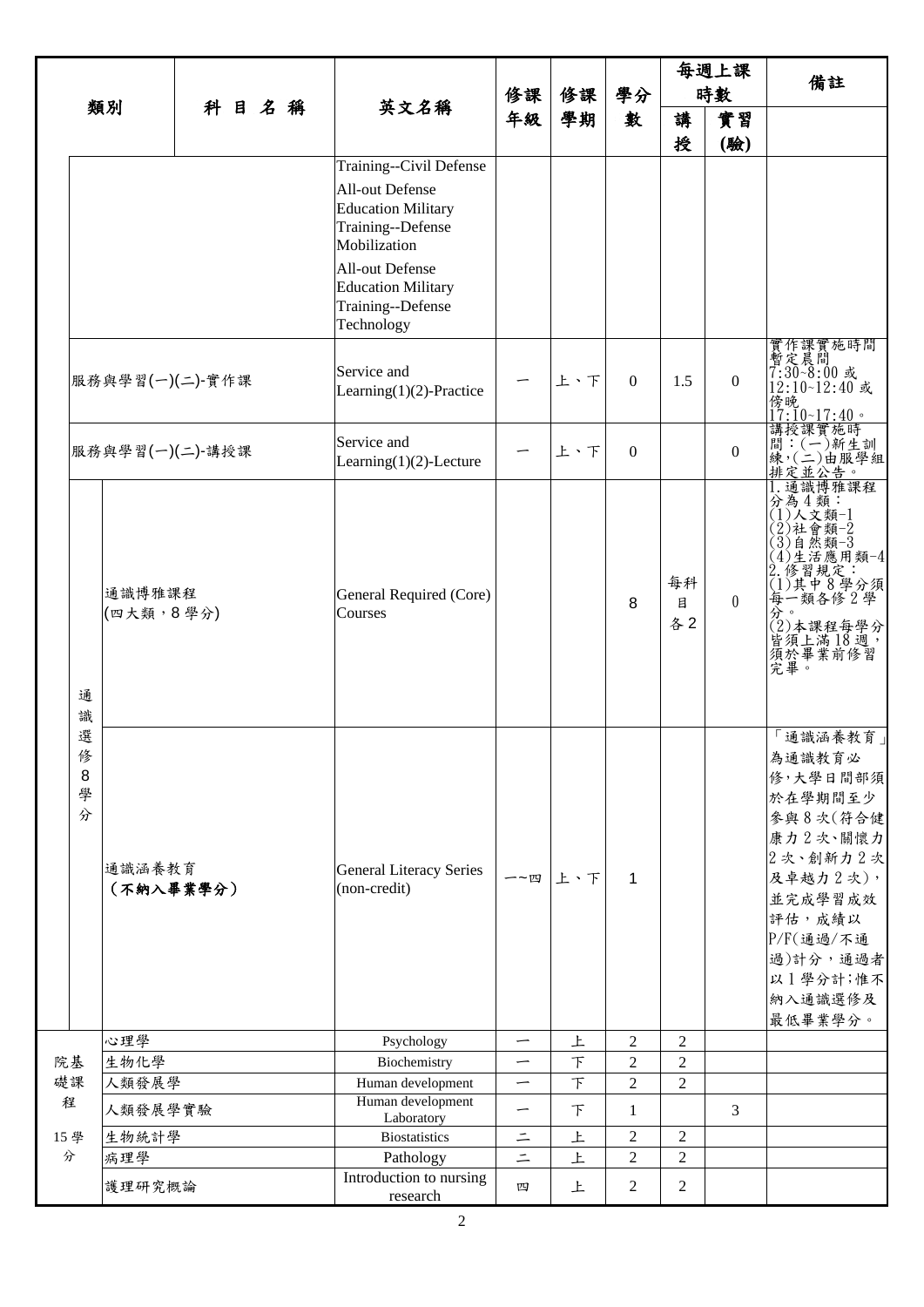|                      |                |             | 英文名稱                                                          | 修課<br>年級                                             | 修課<br>學期            | 學分<br>數                        |                | 每週上課           | 備註   |
|----------------------|----------------|-------------|---------------------------------------------------------------|------------------------------------------------------|---------------------|--------------------------------|----------------|----------------|------|
|                      | 類別             | 科目名稱        |                                                               |                                                      |                     |                                | 時數             |                |      |
|                      |                |             |                                                               |                                                      |                     |                                | 講              | 實習             |      |
|                      |                |             |                                                               |                                                      |                     |                                | 授              | (驗)            |      |
|                      | 護理倫理與法律        |             | Nursing ethics and law                                        | 四                                                    | 上                   | $\overline{2}$                 | $\overline{2}$ |                |      |
|                      | 解剖學            |             | Anatomy                                                       | —                                                    | 上                   | $\overline{2}$                 | $\overline{2}$ |                |      |
|                      | 解剖學實驗<br>護理學導論 |             | Laboratory of anatomy                                         | —                                                    | 上                   | $\mathbf{1}$<br>$\overline{2}$ | $\overline{2}$ | 3              |      |
|                      | 生理學            |             | Introduction to nursing<br>Physiology                         | $\overline{\phantom{0}}$<br>$\overline{\phantom{m}}$ | 上<br>$\overline{F}$ | 3                              | 3              |                |      |
|                      | 生理學實驗          |             | Laboratory of physiology                                      | $\overline{\phantom{0}}$                             | $\overline{F}$      | $\mathbf{1}$                   |                | $\overline{3}$ |      |
|                      | 身體檢查與評估        |             | Physical examination and                                      | $\equiv$                                             | 上                   | 2                              | $\overline{2}$ |                |      |
|                      |                |             | assessment<br>Practice in physical                            |                                                      |                     |                                |                |                |      |
|                      | 身體檢查與評估實驗      |             | examination and<br>assessment                                 | 二                                                    | 上                   | 1                              |                | 3              |      |
|                      | 微生物學及免疫學       |             | Microbiology &<br>immunology                                  | $\equiv$                                             | 上                   | $\overline{2}$                 | $\overline{2}$ |                |      |
|                      |                | 微生物學及免疫學實驗  | Laboratory of microbiology<br>& immunology                    | $\equiv$                                             | 上                   | 1                              |                | 3              |      |
|                      | 基本護理學          |             | Fundamental nursing<br>Practicum in Fundamental               | $\vert \cdot \vert$                                  | $\top$              | $\overline{2}$                 | $\overline{2}$ |                |      |
|                      | 基本護理學實習        |             | Nursing                                                       | $\equiv$                                             | F                   | $\overline{2}$                 |                | 5              |      |
|                      | 基本護理學實驗        |             | <b>Fundamental Nursing</b><br>Laboratory                      | $\equiv$                                             | 下                   | 2                              |                | 6              |      |
| 糸                    | 藥理學            |             | Pharmacology                                                  | $=$                                                  | $\top$              | 3                              | 3              |                |      |
| 核                    |                | 成人護理學及實作(一) | Adult Nursing and nursing<br>skills (I)<br>Practicum in Adult | $\equiv$                                             | 上                   | 3                              | 2              | $\overline{2}$ |      |
| $\ddot{\omega}$<br>課 | 成人護理學實習(一)     |             | Nursing $(\neg)$ (I)                                          | 三                                                    | 上                   | $\overline{3}$                 |                | 8              |      |
| 程                    | 老人護理學          |             | <b>Gerontological Nursing</b>                                 | 三                                                    | 上                   | $\overline{2}$                 | $\overline{c}$ |                |      |
| 74<br>學              | 產科護理學及實作       |             | Maternal nursing and<br>nursing skills                        | 三                                                    | 上、下                 | $\overline{3}$                 | $\overline{2}$ | $\overline{2}$ |      |
| 分                    | 產科護理學實習        |             | Practicum in Maternal<br>Nursing                              | 三                                                    | 上、下                 | $\overline{3}$                 |                | 8              |      |
| 必                    | 兒科護理學及實作       |             | Pediatric nursing and<br>nursing skills                       | 三                                                    | 上、下                 | $\overline{3}$                 | $\overline{2}$ | $\overline{2}$ |      |
| 修                    | 兒科護理學實習        |             | Practice in pediatric<br>nursing                              | $\leq$                                               | 上、下                 | 3                              |                | 8              |      |
|                      |                | 成人護理學及實作(二) | Adult Nursing and nursing<br>skills (II)                      | 三                                                    | 下                   | $\overline{3}$                 | $\overline{2}$ | $\overline{2}$ |      |
|                      | 成人護理學實習(二)     |             | Practicum in Adult Nursing<br>(II)                            | $\equiv$                                             | 下                   | 3                              |                | 8              |      |
|                      | 長期照護概論         |             | Long-Term Care Concept                                        | $\equiv$                                             | $\top$              | $\overline{2}$                 | $\overline{2}$ |                |      |
|                      | 長期照護實習         |             | Practicum in Long-Term<br>Care                                | 四                                                    | 上                   | 2                              |                | 5              | 暑期實習 |
|                      | 綜合臨床護理學實習      |             | Practicum in<br>comprehensive nursing                         | 四                                                    | 上                   | $\overline{4}$                 |                | 10             | 暑假實習 |
|                      |                | 社區衛生護理學及實作  | Community health nursing<br>and nursing skills                | 四                                                    | 上                   | 3                              | $\overline{2}$ | $\overline{2}$ |      |
|                      |                | 精神衛生護理學及實作  | Psychiatric Nursing and<br>nursing skills                     | 四                                                    | 上                   | $\overline{3}$                 | $\overline{2}$ | $\overline{2}$ |      |
|                      | 社區衛生護理學實習      |             | Practicum in community<br>health nursing                      | 四                                                    | 上、下                 | 3                              |                | 8              |      |
|                      | 精神衛生護理學實習      |             | Practicum in psychiatric<br>nursing                           | 四                                                    | 上、下                 | $\overline{3}$                 |                | 8              |      |
|                      | 護理行政概論         |             | Introduction to nursing<br>administration                     | 四                                                    | 下                   | $\overline{2}$                 | 2              |                |      |
|                      | 護理專業問題研討       |             | Seminar in nursing<br>professional issues                     | 四                                                    | F                   | $\overline{2}$                 | $\overline{2}$ |                |      |
|                      | 關懷照護概論         |             | Introduction to caring<br>nursing                             | —                                                    | 上                   | $\overline{2}$                 | $\overline{2}$ |                |      |
|                      | 傳統醫學與護理        |             | <b>Traditional Medicine and</b><br>Nursing                    | —                                                    | 上                   | $\overline{2}$                 | $\overline{c}$ |                |      |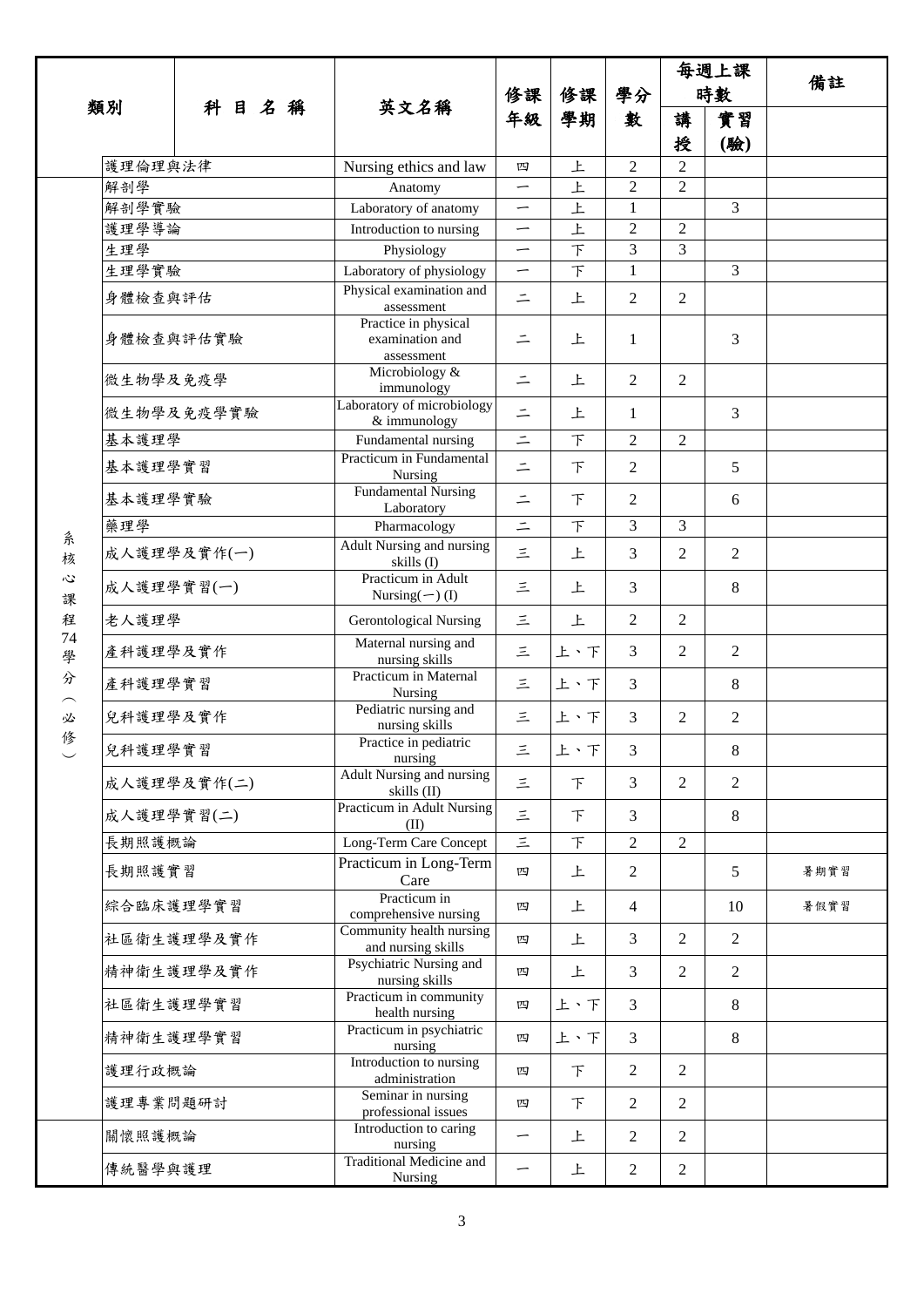|        |                         |                 |                 |  |    |                                                            |                      |        |                |                | 每週上課 |              |
|--------|-------------------------|-----------------|-----------------|--|----|------------------------------------------------------------|----------------------|--------|----------------|----------------|------|--------------|
|        |                         |                 | 科目名稱            |  | 修課 | 修課                                                         | 學分                   |        | 時數             | 備註             |      |              |
|        |                         | 類別              |                 |  |    | 英文名稱                                                       | 年級                   | 學期     | 數              | 講              | 實習   |              |
|        |                         |                 |                 |  |    |                                                            |                      |        |                | 授              | (驗)  |              |
|        | 糸                       | 護理與文創           |                 |  |    | Cultural, Creative and<br>Nursing                          | —                    | 上      | $\overline{2}$ | 2              |      |              |
| 自<br>由 |                         | 護理生涯發展與規劃       |                 |  |    | Career Development<br>and<br>Plan in Nursing               | -                    | F      | $\overline{2}$ | 2              |      |              |
|        | 選                       | 護理與藝術           |                 |  |    | Nursing and Artistic                                       | —                    | F      | $\overline{2}$ | $\overline{2}$ |      |              |
|        | 俢<br>課                  | 教學原理與方法         |                 |  |    | Principles and methods of<br>teaching                      | $\equiv$             | 上      | $\overline{2}$ | $\overline{2}$ |      |              |
|        | 程                       | 社會學             |                 |  |    | Sociology                                                  | $\equiv$             | $\top$ | 2              | $\overline{2}$ |      |              |
|        | $\widehat{\phantom{m}}$ | 寄生蟲學            |                 |  |    | Parasitology                                               | $\equiv$             | $\top$ | $\overline{2}$ | $\overline{2}$ |      |              |
|        | 42                      | 護理過程            |                 |  |    | <b>Nursing Process</b>                                     | $\equiv$             | $\top$ | 2              | $\overline{2}$ |      |              |
|        | 學<br>分                  | 臨床護理資訊運用        |                 |  |    | Clinical nursing<br>information applications               | $\equiv$             | 下      | 2              | 2              |      |              |
|        | $\,8\,$                 | 臨床檢驗與判讀         |                 |  |    | Clinical laboratory and<br>Dignostic Tests                 | $\equiv$             | 下      | $\overline{2}$ | $\overline{2}$ |      |              |
|        | 學                       | 疾病營養學           |                 |  |    | Disease nutrition                                          | $\equiv$             | 下      | $\overline{2}$ | $\overline{2}$ |      |              |
|        | 分                       | 護理報告之撰寫         |                 |  |    | Writing reports in nursing                                 | $\left  \mu \right $ | 上      | $\overline{2}$ | $\overline{2}$ |      |              |
|        |                         | 關懷與溝通           |                 |  |    | Caring and Communication                                   | $\equiv$             | 上      | $\overline{c}$ | $\overline{2}$ |      |              |
|        |                         | 護理人文關懷商品設計      |                 |  |    | Product Design for<br>humanistic care in nursing           | $\equiv$             | 下      | 2              | $\overline{2}$ |      |              |
|        |                         | 婦女健康照護          |                 |  |    | Woman's health care                                        | 三                    | $\top$ | $\overline{2}$ | $\overline{2}$ |      |              |
|        |                         | 流行病學            |                 |  |    | Epidemiology                                               | 四                    | 上      | $\overline{c}$ | $\overline{2}$ |      |              |
|        |                         | 醫療品質管理          |                 |  |    | <b>Health Care Quality</b><br>Management                   | 四                    | 上      | 2              | $\overline{2}$ |      |              |
|        |                         | 實證護理概論          |                 |  |    | Introduction to<br>evidence -based nursing                 | 四                    | $\top$ | $\overline{2}$ | $\overline{2}$ |      |              |
|        |                         | 最後一哩實習          |                 |  |    | Last-mile practicum                                        | 四                    | F      | 4              |                | 10   | 配合 Last mile |
|        |                         |                 | 護理教學實務課程(一)~(三) |  |    | The Practice of<br>Teaching $(-)$ ~ $(\equiv)$             | $-\sim$ $=$          | 上、下    | $\theta$       | 2              |      | 最多採計自由選      |
|        |                         | 護理教學實務課程(四)~(八) |                 |  |    | The Practice of<br>Teaching( $\mathfrak{w}$ )~( $\wedge$ ) | 二~四                  | 上下     | 0.5            | 2              |      | 修2學分。        |
|        | 長期                      | 高齡 長期照護機構管理     |                 |  |    | <b>Institutional Management</b><br>of Long-Term Care       | 三                    | F      | 2              | $\overline{c}$ |      |              |
|        | 學程                      | 照護臨終關懷與安寧緩和療護   |                 |  |    | Hospice and Palliative Care                                | 四                    | 上      | 2              | 2              |      |              |
| 糸      | 9<br>學                  | 個案管理與照護計畫       |                 |  |    | Case management and Care<br>plans                          | 四                    | 上      | 2              | $\overline{2}$ |      |              |
| 專<br>業 | 分                       | 長期照護跨專業案例分析     |                 |  |    | Interdisciplinary case<br>studies in long term care        | 四                    | F      | 3              | 3              |      |              |
| 選<br>俢 |                         | 醫護專業英文          |                 |  |    | <b>English for Medical</b><br>Professionals                | $\equiv$             | 上      | 3              | 3              |      |              |
| 學      | 國際                      | 跨文化護理           |                 |  |    | <b>Transcultural Nursing Care</b>                          | $\equiv$             | 上      | 2              | $\overline{2}$ |      |              |
| 程      | 護理<br>學程                | 急重症護理概論         |                 |  |    | <b>Introduction to Emergency</b><br>and Critical Care      | 三                    | $\top$ | 2              | $\overline{2}$ |      |              |
|        | 15                      | 災難護理概論          |                 |  |    | Introduction to Disaster<br>Care                           | 四                    | 上      | 2              | $\overline{2}$ |      |              |
|        | 學<br>分                  | 國際護理實習          |                 |  |    | International<br>Nursing Internship                        | 四                    | 上      | $\overline{2}$ | 5              |      |              |
|        |                         | 國際醫療保健體系        |                 |  |    | <b>International Health Care</b><br>System                 | 四                    | 下      | 2              | $\overline{2}$ |      |              |
|        |                         | 整合性護理           |                 |  |    | <b>Integrated Nursing</b>                                  | 四                    | 下      | $\overline{c}$ | $\overline{2}$ |      |              |

- 註一:「通識涵養教育」為通識教育必修,大學日間部須於在學期間至少參與8次(符合健康力2次、關懷力2次、創新力2 次及卓越力2次),並完成學習成效評估,成績以P/F(通過/不通過)計分,通過者以1學分計;惟不納入通識選修及最 低畢業學分。
- 註二:1.基本護理學不及格者,不得修習護理專業科目包括:婦產科、小兒科、內外科(一)、內外科(二)、精神科、 社區衛生等護理學之課程。